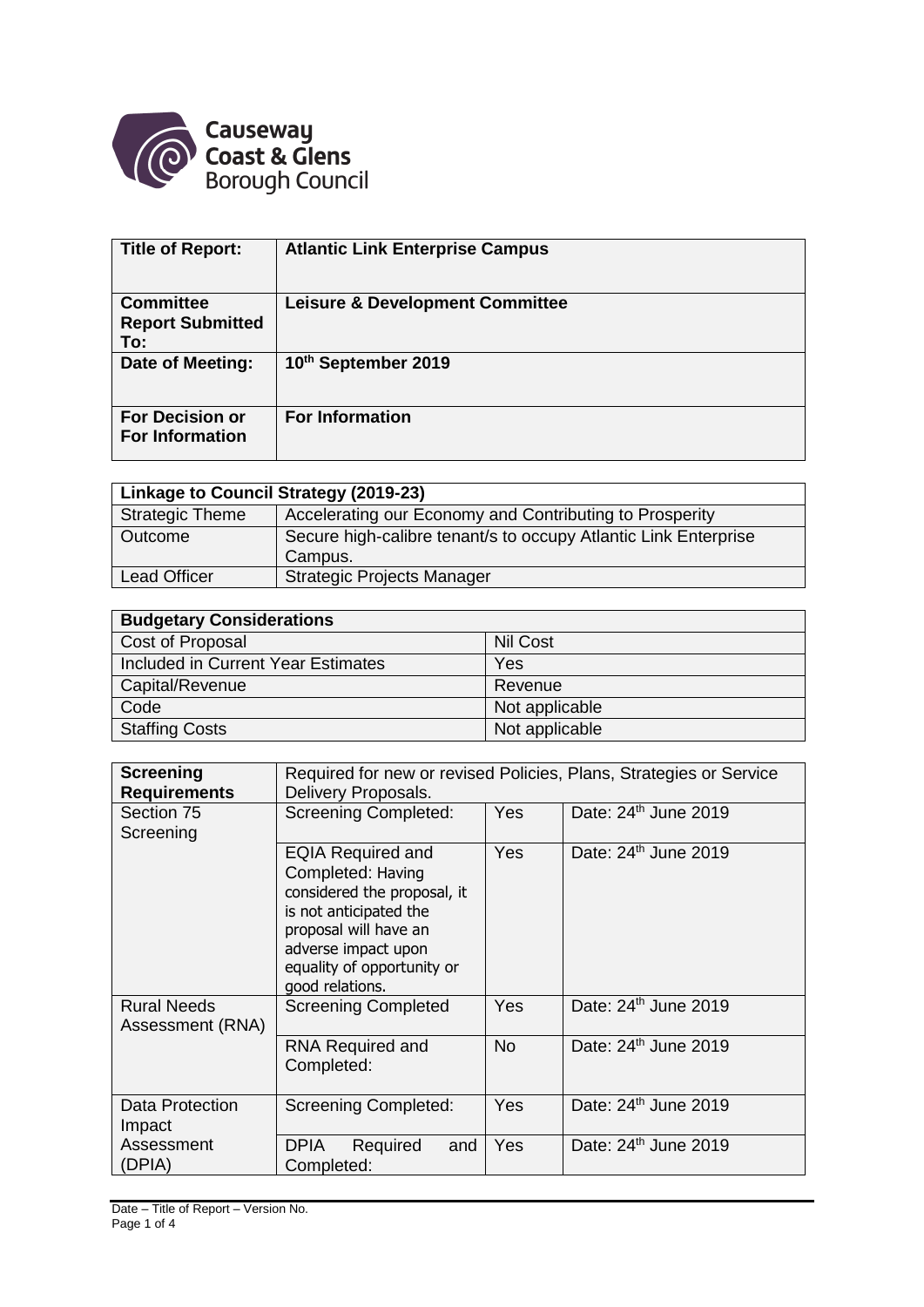# **1. Purpose of Report**

The purpose of this report is to provide elected members with an update in relation to Atlantic Link Enterprise Campus (ALEC) activity in this financial year.

# **2. Background (***to include any previous decisions of Council***)**

ALEC, with an existing anchor tenant, 5NINEs data centre, is an opportunity to attract new business sectors in a wider Digital Causeway/Creative Causeway offering. To achieve its goals of diversifying the economy, Council aims to secure high-calibre tenant/s to occupy the site. The sectors which will benefit most from the Atlantic Link Enterprise Campus, and will deliver most benefit to the area's proposition include: Digital/ IT; Health & Life Sciences; Creative Media; and Cyber Security.

# **3. Progress Update**

International professional property agents, CBRE were appointed in September 2018 via SIB's Asset Management Framework. The key role of CBRE is to market/promote/sell ALEC regionally, nationally and internationally to secure largescale tenant/s to locate on site.

On the 12<sup>th</sup> February 2019, the ALEC Development Brief was officially launched and is being actively marketed by both CBRE and Council. Sales activity to date includes:

- Ongoing promotion/marketing of outline Development Brief to prospective tenants regionally, nationally and internationally via CBRE's networks and regional offices.
- Newspaper Adverts (see Annex One):
	- 9th April 2019 Belfast Telegraph and Coleraine Times;
	- 30th April Irish News and Irish Independent;
	- 14th May Property Week
- Front cover page articles in both Agenda NI and Eolas<sup>1</sup>;
- ALEC information events/roadshows to explain the offering; benefits and eligibility criteria. Key events to date included a breakfast workshop in CBRE offices in Belfast (May 2019) and an upcoming NI Chamber information event in Ballycastle (August 2019). Further breakfast roadshows proposed at CBRE's offices in Dublin and London in autumn 2019.
- Regular wide-spread mailshot of both new hard and soft copies of the ALEC Brochure and Development Brief to prospective investors.

See Annex Two for a copy of CBRE's August 2019 update report. In summary, CBRE have stated that: *'The current commercial property market within Northern Ireland is suffering from a lack of occupier and investor confidence as a result of the wider political uncertainty. The threat of a "no deal Brexit" and the continued lack of* 

<u>.</u>

<sup>1</sup> Agenda NI's business magazine in Ireland.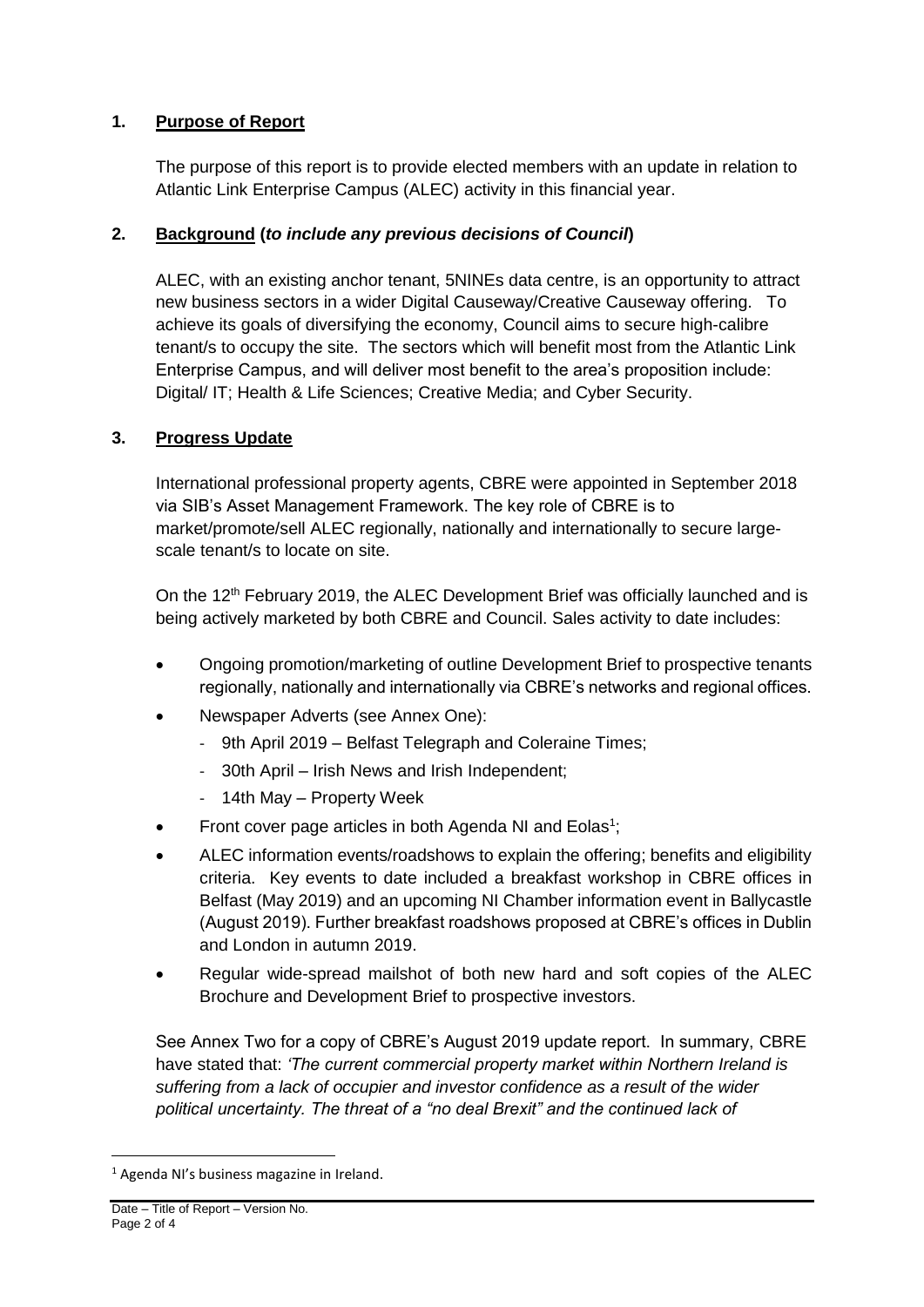*government within Northern Ireland has resulted in a general decline in demand for property across the province'.*

In recent months CBRE have witnessed a number of large scale requirements across Northern Ireland being put on hold due to the uncertainty at present. CBRE and Council are reviewing our marketing approach on a month to month basis as the political landscape becomes clearer.

### **5.0 Summary**

Despite the difficult market conditions, there has been a number of informal inquiries regards the site. CBRE continue to engage with one interested party requiring a presence on the site. Commercial in confidence at this stage, but it is anticipated that a formal response to the Development Brief will be submitted by the prospective tenant in late September 2019. Members will be updated accordingly.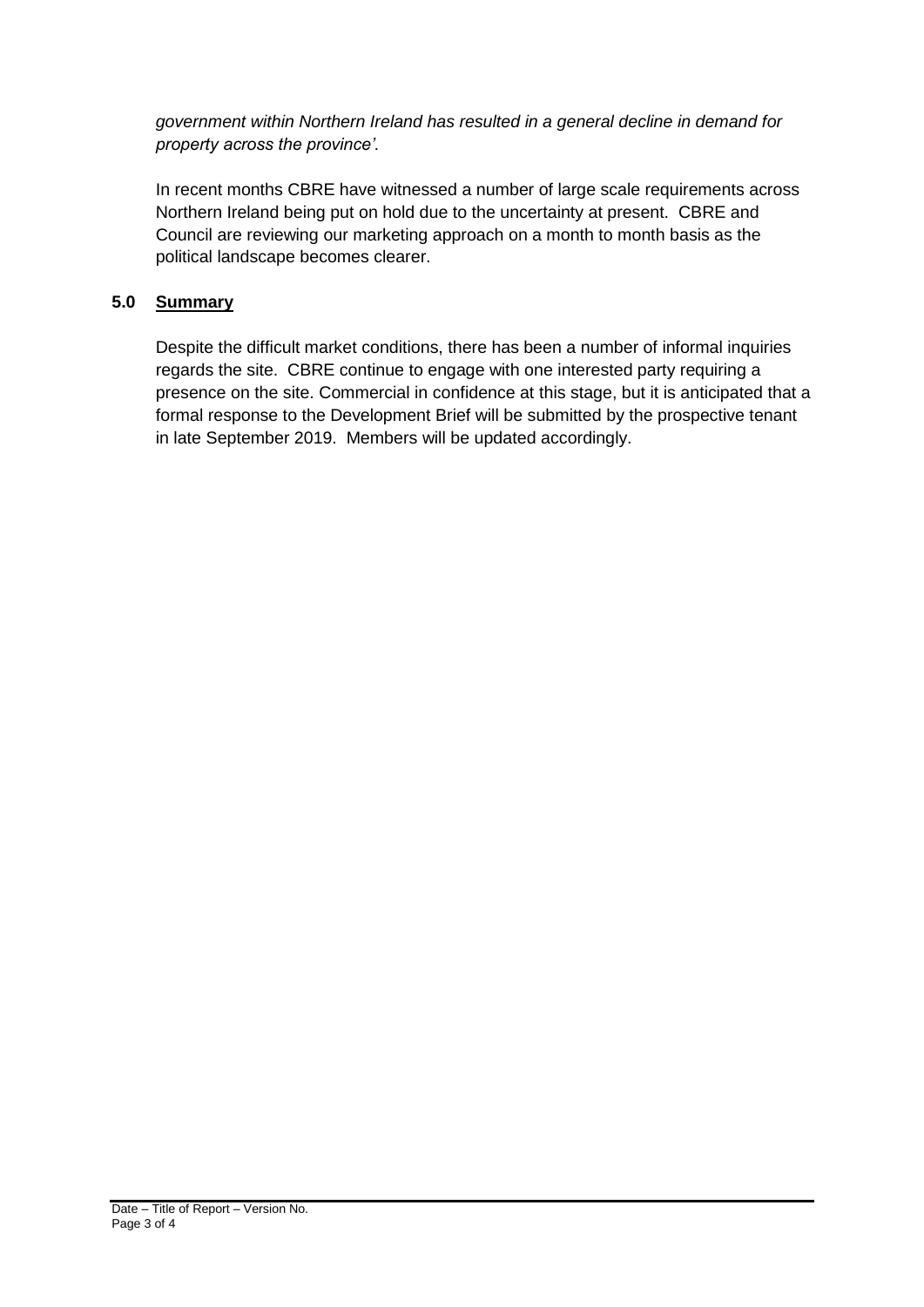

## **Annex One – ALEC Newspaper Advertisement**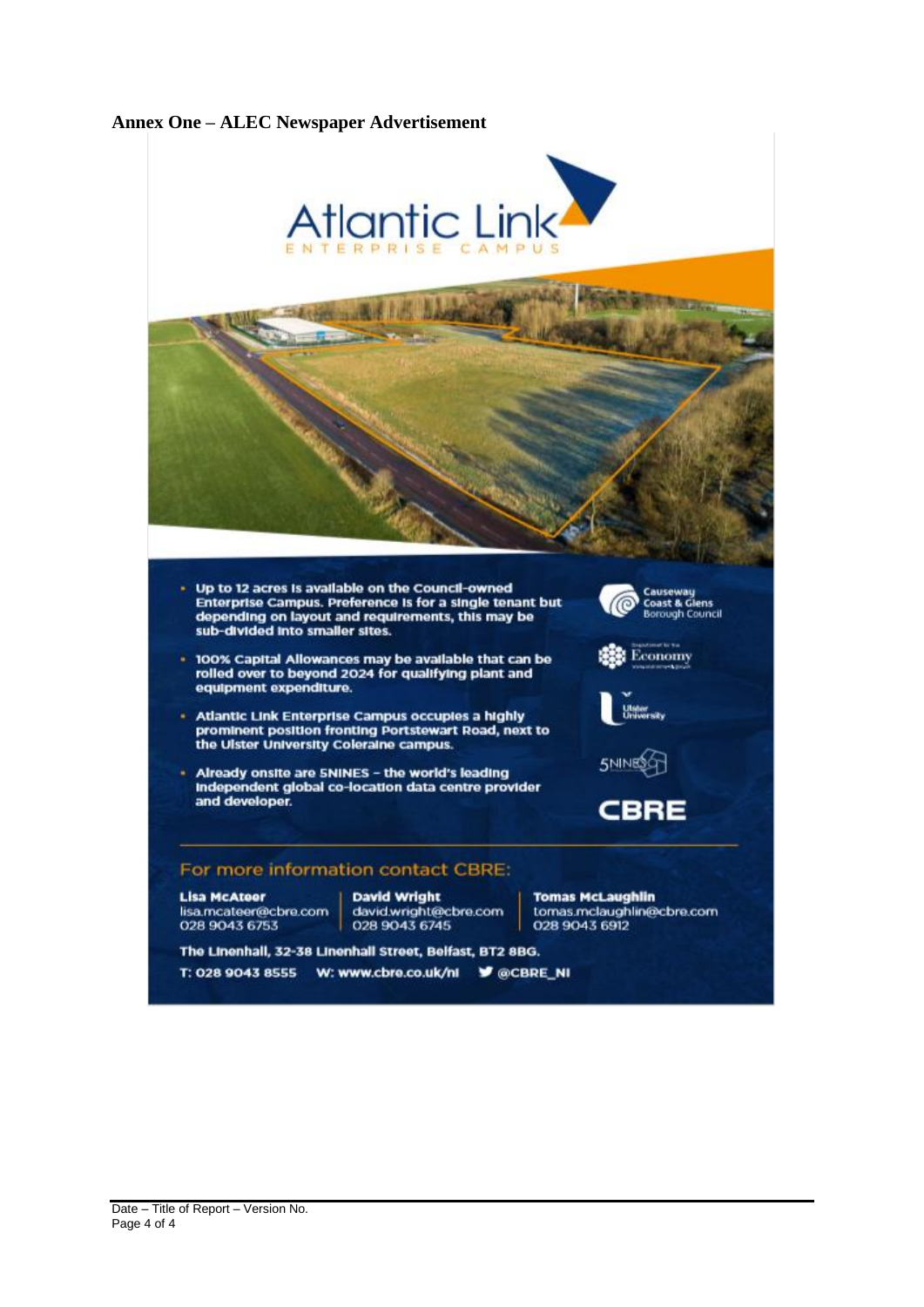Annex 2



Niall McGurk BT2 8BG Causeway Coast and Glens Borough Council 66 Portstewart Road Switchboard +44 (0) 28 9043 8555 Coleraine BT52 1EY

Our Ref: 3679 CBRE Limited The Linenhall August 2019 **32-38 Linenhall Street** Belfast

Dear Niall

### Atlantic Link Enterprise Campus, Coleraine – Quarter 2 update

I can confirm CBRE have been continuing to work with Causeway Coast and Glens Borough Council (CCGC) since September 2018 to market and promote the Atlantic Link site.

The property was launched to the market in February 2019 and is being actively marketed by CBRE. An update of progress is as follows.

#### Newspaper Adverts

CBRE have liaised with Forme Studio to design Newspaper adverts for a range of local and national publications.

Adverts were placed in Belfast Telegraph and Coleraine Times on the 9<sup>th</sup> April 2019.

Further adverts were placed in The Irish News and Irish Independent on 30<sup>th</sup> April 2019. A copy of the adverts can be seen below.



*Belfast Telegraph Advert* 

[www.cbre.co.uk/](http://www.cbre.co.uk/)ni

Registered in Northern Ireland No. 32803 • Registered Office The Linenhall, 32-38 Linenhall Street, Belfast, BT2 8BG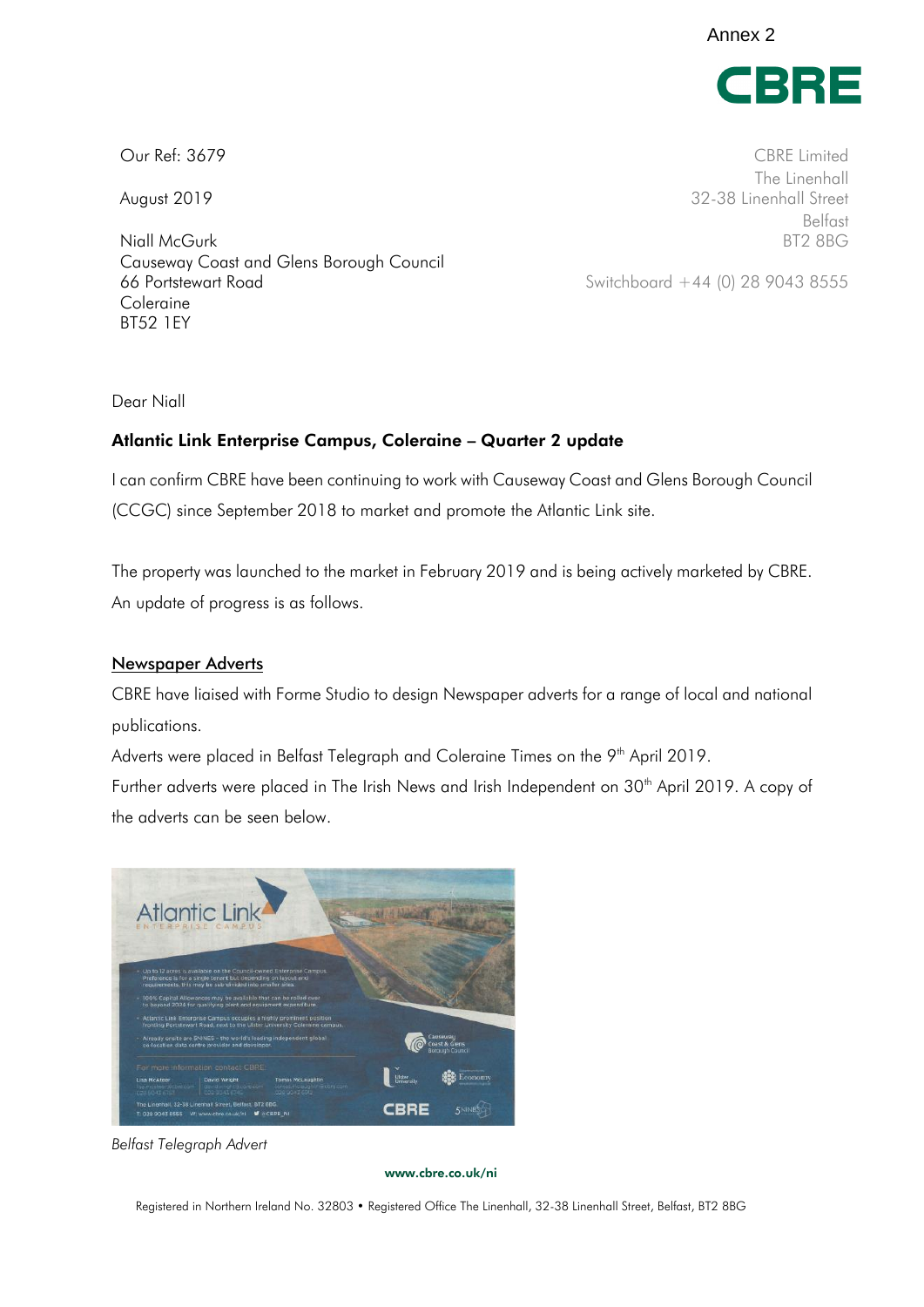

*Coleraine Times advert* 

### Roadshows

CBRE working alongside Lanyon Communications held a roadshow event in the CBRE office on 2<sup>nd</sup> May 2019.

The event was well attended with a number of CBRE client's, local investors, developers and commercial property agents in the room.

The event was hosted by Richard Baker and Brian Lavery from CBRE. The event outlined the potential opportunity at Atlantic Link and the development brief requirements. There was an opportunity for attendees to speak with members from the council and CBRE regarding the site.

Attendees were also invited to enter into a prize draw for tickets to The Open. These tickets were won by Stephen McGimpsey from McAleer & Rushe and Shaun Wallace from McConnell's Chartered Surveyors.

#### Market Overview

Following on from the previous update report there has been little growth in occupier and investor confidence in the commercial property market.

The threat of a "no deal Brexit" and the continued lack of government within Northern Ireland has resulted in a general decline in demand for property across the province.